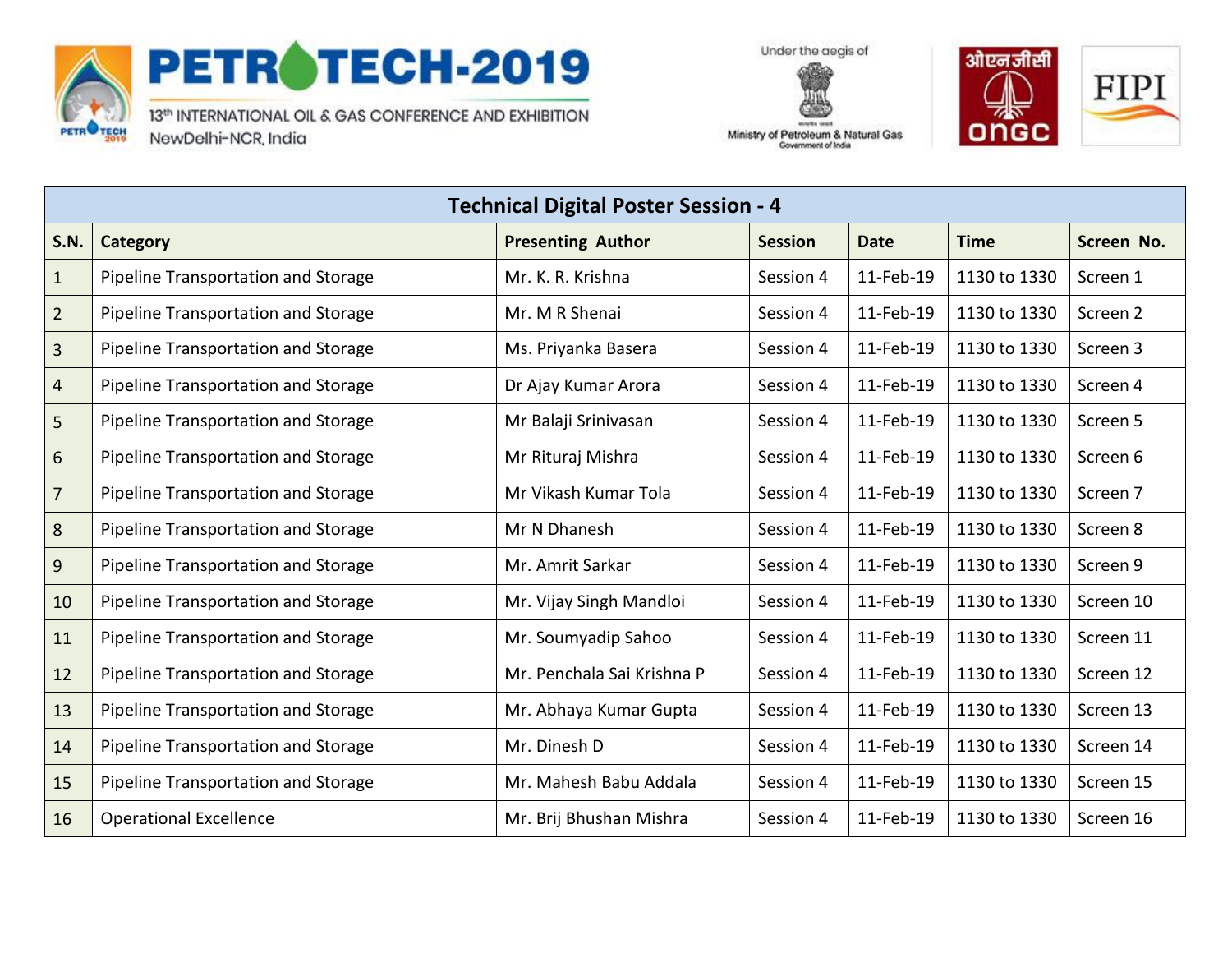

## PETROTECH-2019

13th INTERNATIONAL OIL & GAS CONFERENCE AND EXHIBITION NewDelhi-NCR, India

Under the aegis of



Ministry of Petroleum & Natural Gas Government of India

| 17 | <b>Operational Excellence</b>                                               | Mr. Ajay Kumar Jha               | Session 4 | 11-Feb-19 | 1130 to 1330 | Screen 17 |
|----|-----------------------------------------------------------------------------|----------------------------------|-----------|-----------|--------------|-----------|
| 18 | <b>Operational Excellence</b>                                               | Mr. H S Dholey                   | Session 4 | 11-Feb-19 | 1130 to 1330 | Screen 18 |
| 19 | <b>Operational Excellence</b>                                               | Mr. K.K. Choudhary               | Session 4 | 11-Feb-19 | 1130 to 1330 | Screen 19 |
| 20 | <b>Operational Excellence</b>                                               | Mr. A.J.Shaju                    | Session 4 | 11-Feb-19 | 1130 to 1330 | Screen 20 |
| 21 | <b>Operational Excellence</b>                                               | Mr Dinesh D                      | Session 4 | 11-Feb-19 | 1130 to 1330 | Screen 21 |
| 22 | <b>Operational Excellence</b>                                               | Dr U K Chakrabarty               | Session 4 | 11-Feb-19 | 1130 to 1330 | Screen 22 |
| 23 | <b>Operational Excellence</b>                                               | Mr G. Bhagavan                   | Session 4 | 11-Feb-19 | 1130 to 1330 | Screen 23 |
| 24 | <b>Operational Excellence</b>                                               | Mr. Bhumesh Narayan<br>Barapatre | Session 4 | 11-Feb-19 | 1130 to 1330 | Screen 24 |
| 25 | <b>Operational Excellence</b>                                               | Mr Manash Kamal Dutta            | Session 4 | 11-Feb-19 | 1130 to 1330 | Screen 25 |
| 26 | <b>Operational Excellence</b>                                               | Mr Pradeep Sane                  | Session 4 | 11-Feb-19 | 1130 to 1330 | Screen 26 |
| 27 | <b>Operational Excellence</b>                                               | Mr Sanjay Kishore Shrivastava    | Session 4 | 11-Feb-19 | 1130 to 1330 | Screen 27 |
| 28 | <b>Operational Excellence</b>                                               | Mr. Bhagaban Ch. Haloi           | Session 4 | 11-Feb-19 | 1130 to 1330 | Screen 28 |
| 29 | Digital Transformation: The next frontier in<br>Hydrocarbon Industry        | Mr. Pankaj Bikash Sharmah        | Session 4 | 11-Feb-19 | 1130 to 1330 | Screen 29 |
| 30 | Digital Transformation: The next frontier in<br><b>Hydrocarbon Industry</b> | Mr. Santosh Kumar Sahu           | Session 4 | 11-Feb-19 | 1130 to 1330 | Screen 30 |
| 31 | Digital Transformation: The next frontier in<br>Hydrocarbon Industry        | Mr. Manmeet Kharbanda            | Session 4 | 11-Feb-19 | 1130 to 1330 | Screen 31 |
| 32 | Digital Transformation: The next frontier in<br>Hydrocarbon Industry        | Mr. Kesava Rao Medidi            | Session 4 | 11-Feb-19 | 1130 to 1330 | Screen 32 |